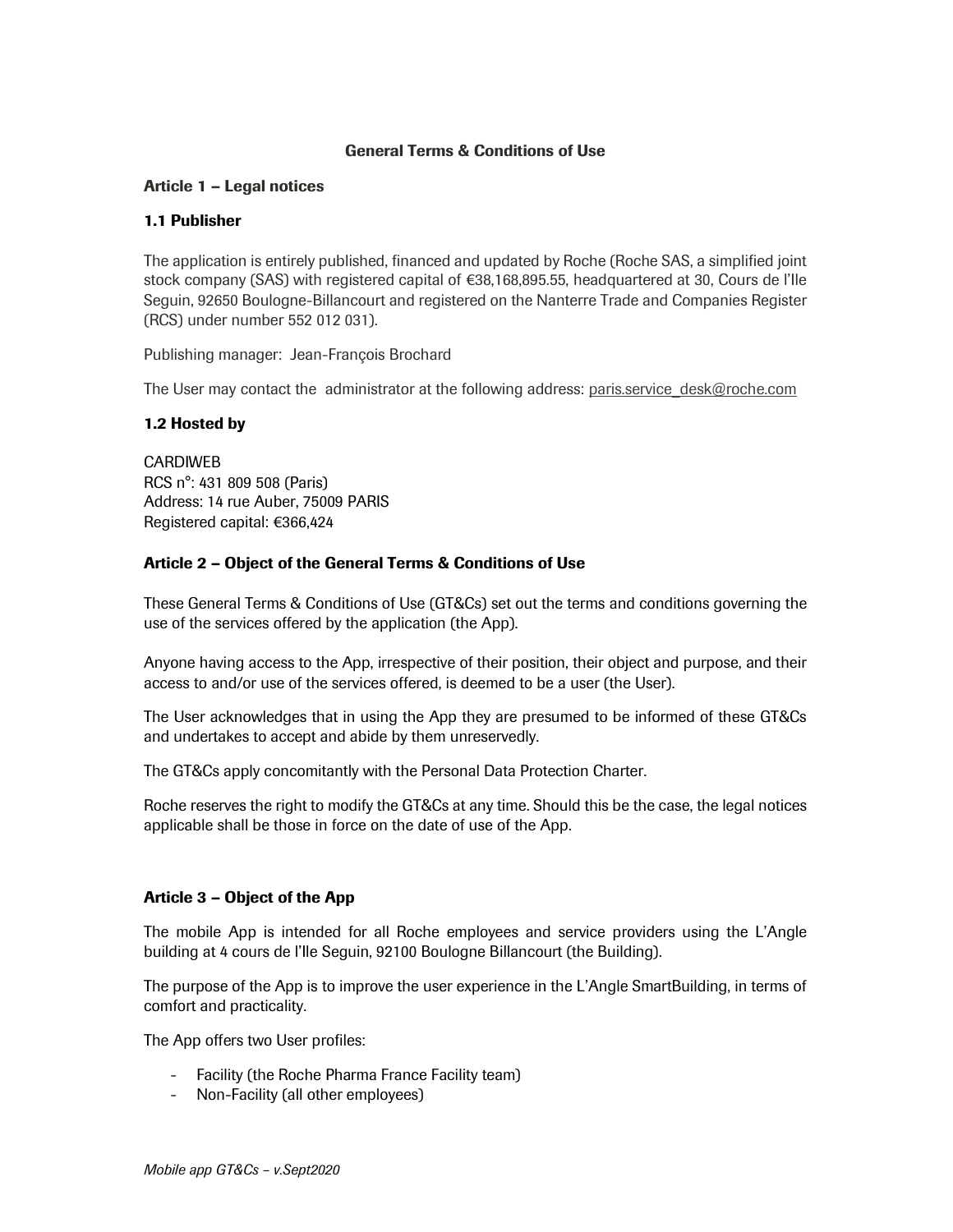For both profiles, the mobile App allows the User to:

- search workspaces in the Building by use or by category
- locate points of interest in the Building
- find their way around the Building
- report any IT and Facility incidents occurring in the Building. Incidents may be accompanied by a picture. This picture will never have as object a person.

In addition, the Facility profile of the mobile App allows the User to:

- manage comfort levels in all Building spaces

The App is available to Users once downloaded onto their smartphone, on:

- iOS via the Roche internal AppZone, in the form of a mobile app for use on iPhones;
- Android Google Play, in the form of a mobile app for use on Android-compatible smartphones.

#### Article 4 – Intellectual Property

The App is owned and operated by Roche. The layout, texts, software, music, sound, photographs, images, illustrations, videos, databases, source code, graphic charter, brands, logos and any other work presented on the App are protected by the Intellectual Property Code and are the property of Roche. The User undertakes not to reproduce them without Roche's explicit consent and not to extract any information from the databases used by this medium.

#### Article 5 – Data Privacy and Protection

Roche is responsible for processing the personal data collected by the Application. This processing is based on the legitimate interest of Roche and is intended to create the User's account allowing him/her to benefit from the functionalities as described in these GT&Cs.

The following personal data are collected via the Application:

\*First name \*Last name \*Email address \*UserId \*Department

These personal data requested from the User, and preceded by an asterisk, are mandatory. Otherwise, the User will not be able to access the Application.

No pictures of persons are shared via the Application.

The IT team and the Facility team at the perimeter of their function will have access to the data.

The data will be kept for the time necessary to achieve the purposes set forth above, then deleted or archived in accordance with the applicable legal rules.

Users may exercise their rights of access, rectification and deletion of their data, as well as their right to object on legitimate grounds and to limit their processing by mail or e-mail to the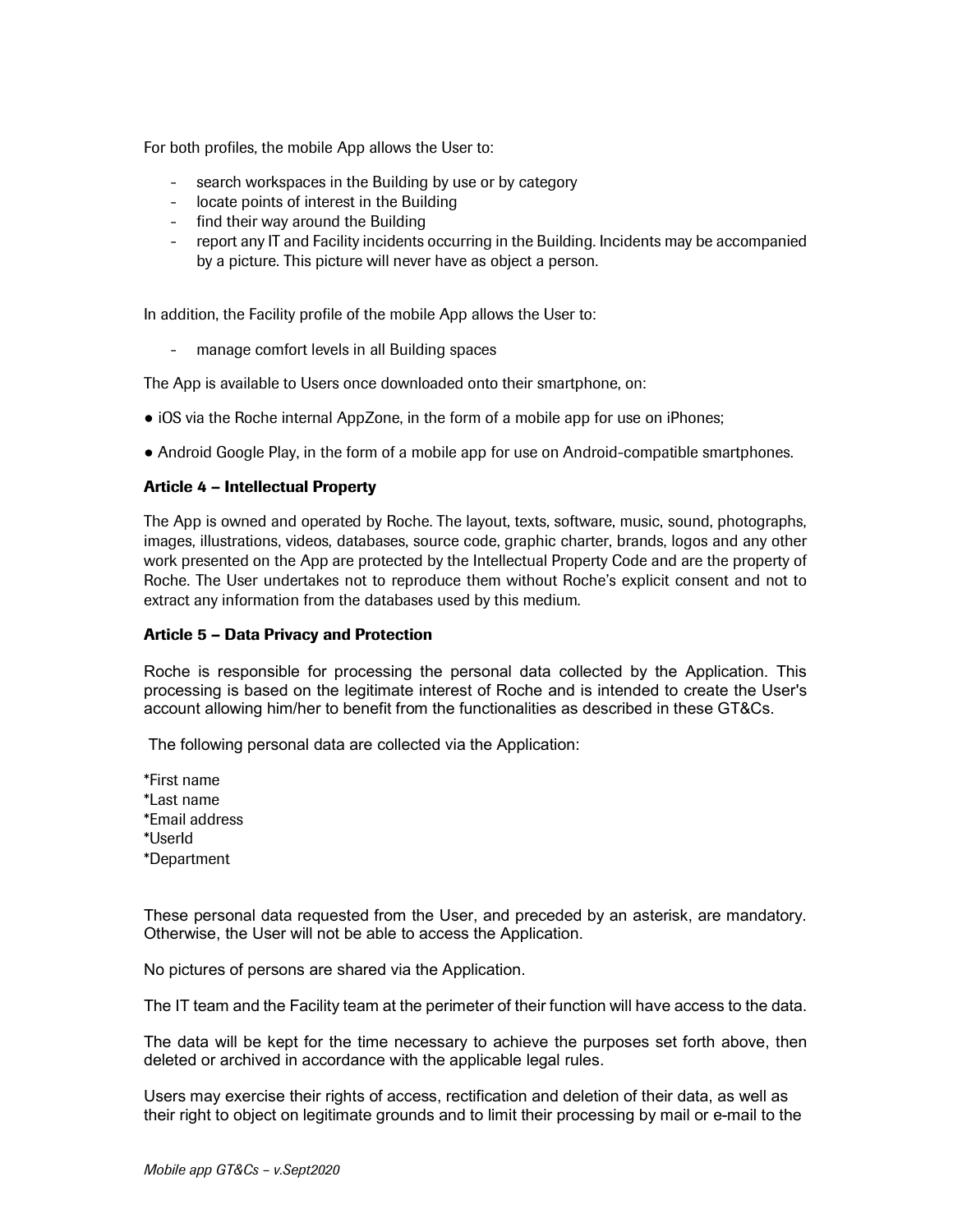Roche DPO, 4 Cours de l'Ile Seguin 92650 Boulogne Billancourt, france.donneespersonnelles-pharma@roche.com.

#### Article 6 – Pharmacovigilance

The App is not intended for the purpose of collecting information relating to pharmacovigilance.

In accordance with the provisions of the French Public Health Code (Code de la santé publique):

- Any adverse event noted by a health professional must be notified by the professional concerned to the relevant regional pharmacovigilance center (CRPV) (form and contact details available on the ANSM website www.ansm.sante.fr or in the Dictionnaire Vidal®).

- An adverse effect may also be reported by a *non-health professional* to the relevant regional pharmacovigilance center (CRPV) (form and contact details available on the ANSM website).

A User wishing to report an adverse event may also contact the Roche Pharmacovigilance Department and/or Roche Medical & Pharmaceutical Information at the following addresses: Medical & Pharmaceutical Information Pharmacovigilance Department

Tel: 01 47 61 47 61 Fax: 01 47 61 77 61 Monday to Friday, 9 am to 6 pm

Tel: 01 47 61 47 00 Fax 01 47 61 77 77 Monday to Friday, 9 am to 6 pm

E-mail:paris.imp@roche.com E-mail:Neuilly.pharmacovigilance@roche.com

Where necessary, and as part of its legal pharmacovigilance monitoring obligations, Roche will process reports of this type and the User may and/or will be contacted subsequently by Roche to obtain any further information that may be necessary.

# Article 7 – Liability

#### 7.1 Liability regarding use of the App

Roche provides the App with no guarantee of compatibility with the User's IT hardware. All costs relating to access to the App are to be borne exclusively by the User.

Roche does not guarantee against any malfunction, of whatever nature, of the App or of the Internet network. Roche may not be held liable for any loss or damage, direct or indirect, suffered by the User as a result of accessing, installing or using the App or of any malfunction of the App or of the network.

Roche accepts no liability in the event of loss or damage suffered by the User arising from the loss, deterioration or corruption of files, from the transmission of viruses that might infect the User's IT equipment or any other asset due to connection to and/or consultation and/or use of the App and its features.

# 7.2 Liability regarding the content of the App